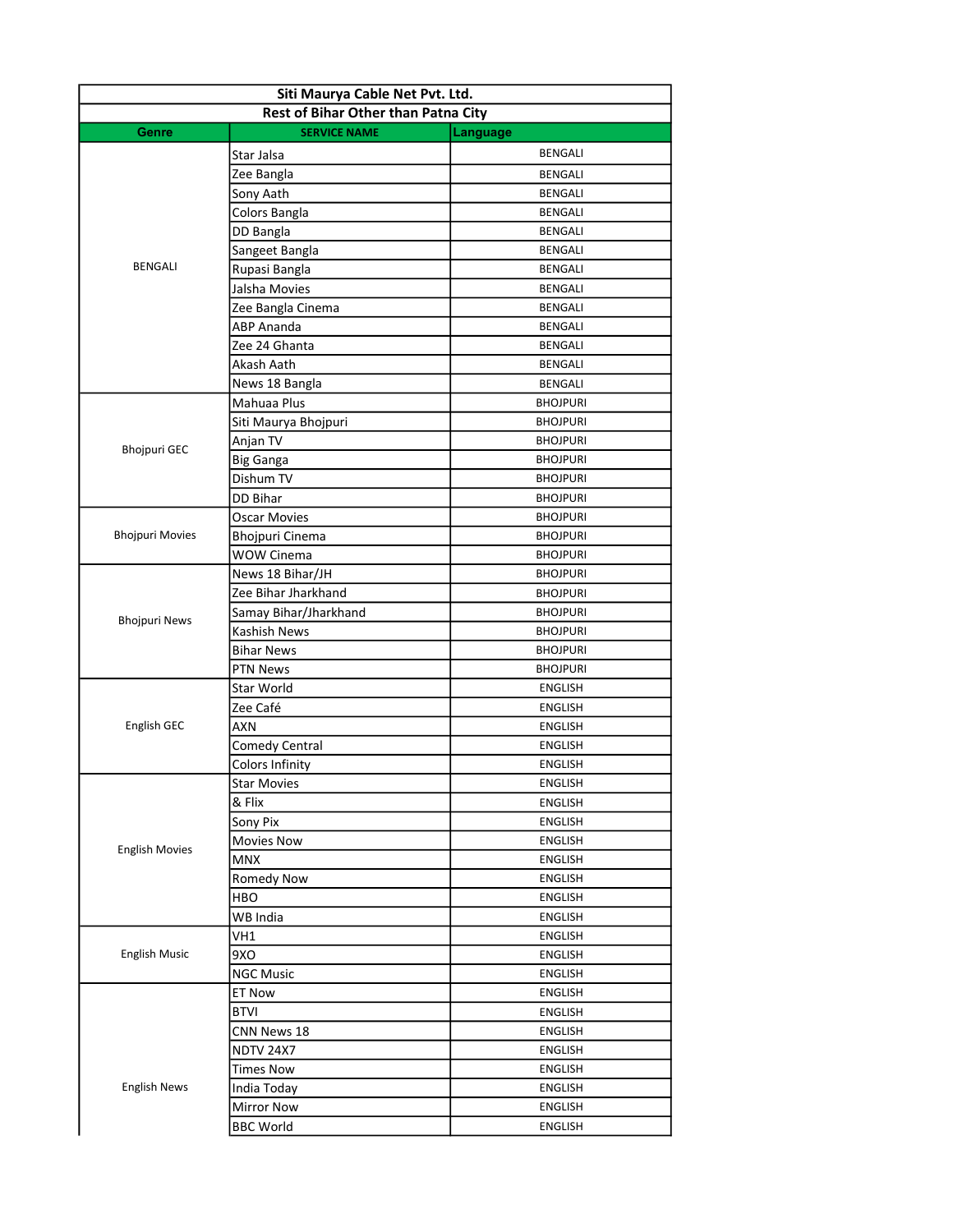|                       | <b>WION</b>            | <b>ENGLISH</b> |
|-----------------------|------------------------|----------------|
|                       | <b>CNN</b>             | <b>ENGLISH</b> |
|                       | Republic TV            | <b>ENGLISH</b> |
|                       | TV9 Gujarati           | Gujarati       |
| Gujarati              | <b>DD</b> Girnar       | Gujarati       |
|                       | Colors Gujarati        | Gujarati       |
|                       | AXN HD                 | <b>ENGLISH</b> |
| <b>HD English GEC</b> | HBO HD                 | <b>ENGLISH</b> |
|                       | Disney INTL HD         | <b>ENGLISH</b> |
|                       | <b>Star Movies HD</b>  | <b>ENGLISH</b> |
|                       | & Flix HD              | <b>ENGLISH</b> |
| HD English Movie      | Sony Pix HD            | <b>ENGLISH</b> |
|                       | Movies Now HD          | <b>ENGLISH</b> |
|                       | MN+ HD                 | <b>ENGLISH</b> |
|                       |                        | <b>HINDI</b>   |
|                       | Zee TV HD              |                |
|                       | Sony HD                | <b>HINDI</b>   |
|                       | Star Plus HD           | <b>HINDI</b>   |
| HD Hindi GEC          | Colors HD              | <b>HINDI</b>   |
|                       | <b>Star Bharat HD</b>  | <b>HINDI</b>   |
|                       | & TV HD                | <b>HINDI</b>   |
|                       | Sony Sab HD            | <b>HINDI</b>   |
|                       | Star Gold HD           | <b>HINDI</b>   |
|                       | Zee Cinema HD          | <b>HINDI</b>   |
| <b>HD Hindi Movie</b> | & Pictures HD          | <b>HINDI</b>   |
|                       | Max HD                 | <b>HINDI</b>   |
|                       | Star Gold Select HD    | <b>HINDI</b>   |
| HD Hindi Music        | MTV Beats HD           | <b>HINDI</b>   |
|                       | NGC Wild HD            | <b>ENGLISH</b> |
| HD Info/Edu/Lifestyle | Discovery HD World     | <b>ENGLISH</b> |
|                       | Animal Planet HD       | <b>ENGLISH</b> |
|                       | Travel XP HD           | <b>ENGLISH</b> |
|                       | Sony Ten3 HD           | <b>ENGLISH</b> |
|                       | D Sports HD            | <b>ENGLISH</b> |
|                       | Star Sports 1 HD       | <b>ENGLISH</b> |
|                       | Star Sports 2 HD       | <b>ENGLISH</b> |
| <b>HD Sports</b>      | Star Sports Hindi 1 HD | <b>ENGLISH</b> |
|                       | Sony Ten 1 HD          | <b>ENGLISH</b> |
|                       | Sony Six HD            | <b>ENGLISH</b> |
|                       | Sony ESPN HD           | <b>ENGLISH</b> |
|                       | SS Select 1 HD         | <b>ENGLISH</b> |
|                       | SS Select 2 HD         | <b>ENGLISH</b> |
|                       | Siti Maurya Shopping   | <b>HINDI</b>   |
|                       | <b>Star Plus</b>       | <b>HINDI</b>   |
|                       | Zee TV                 | <b>HINDI</b>   |
|                       | Sony                   | <b>HINDI</b>   |
|                       | Colors                 | HINDI          |
|                       | Discovery Jeet         | <b>HINDI</b>   |
|                       | SAB TV                 | HINDI          |
|                       | & TV                   | <b>HINDI</b>   |
|                       | <b>Star Bharat</b>     | HINDI          |
|                       | Star Utsav             | <b>HINDI</b>   |
|                       | Zee Anmol              | <b>HINDI</b>   |
|                       |                        | <b>HINDI</b>   |
|                       | Sony Pal               |                |
|                       | Shop CJ                | <b>HINDI</b>   |
|                       | Homeshop TV 18         | <b>HINDI</b>   |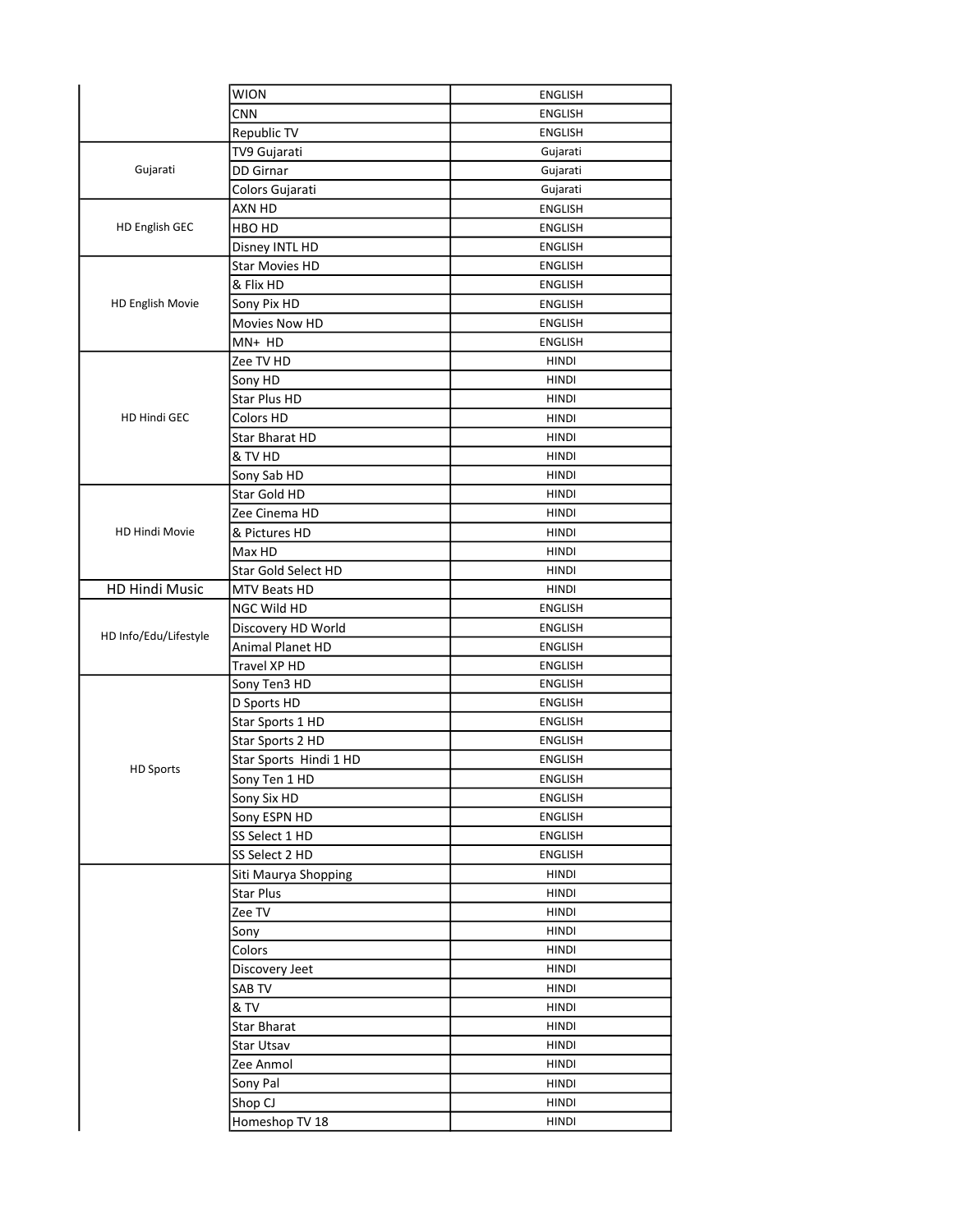| Hindi Gec             | Dangal                  | HINDI        |
|-----------------------|-------------------------|--------------|
|                       | Rishtey                 | HINDI        |
|                       | <b>UTV Bindass</b>      | HINDI        |
|                       | Zoom                    | HINDI        |
|                       | <b>Big Magic</b>        | <b>HINDI</b> |
|                       | Epic                    | <b>HINDI</b> |
|                       | Sahara One              | HINDI        |
|                       | DD India                | <b>HINDI</b> |
|                       | <b>DD National</b>      | HINDI        |
|                       | <b>DD Bharati</b>       | <b>HINDI</b> |
|                       | DD UP                   | <b>HINDI</b> |
|                       | DD MP                   | <b>HINDI</b> |
|                       | DD Kashir               | <b>HINDI</b> |
|                       | DD Kisan                | <b>HINDI</b> |
|                       | E24                     | <b>HINDI</b> |
|                       | NT1                     | <b>HINDI</b> |
|                       | Maurya Movies           | HINDI        |
|                       | Star Gold               | <b>HINDI</b> |
|                       | Zee Cinema              | <b>HINDI</b> |
|                       | Movies OK               | <b>HINDI</b> |
|                       | Sony Max                | <b>HINDI</b> |
|                       | & Pictures              | HINDI        |
| <b>Hindi Movies</b>   | Sony Max 2              | <b>HINDI</b> |
|                       | <b>UTV Movies</b>       | <b>HINDI</b> |
|                       | <b>UTV Action</b>       | <b>HINDI</b> |
|                       | Zee Bollywood           | HINDI        |
|                       | Zee Action              | HINDI        |
|                       | <b>Rishtey Cineplex</b> | HINDI        |
|                       | Dabangg                 | HINDI        |
|                       | M TV                    | HINDI        |
|                       | Mastii                  | HINDI        |
|                       | 9XM                     | <b>HINDI</b> |
|                       | Sony Mix                | <b>HINDI</b> |
|                       | 9X Jalwa                | <b>HINDI</b> |
| <b>REGIONAL HINDI</b> | Zee ETC Bollywood       | <b>HINDI</b> |
|                       | <b>MTV Beats</b>        | <b>HINDI</b> |
|                       | Zing                    | HINDI        |
|                       | Music India             | HINDI        |
|                       | Siti Maurya Bahaar      | <b>HINDI</b> |
|                       | <b>ABP News</b>         | HINDI        |
|                       | Zee News                | HINDI        |
|                       | India TV                | HINDI        |
|                       | <b>News Nation</b>      | HINDI        |
|                       | News 24                 | HINDI        |
|                       | News 18 India           | HINDI        |
|                       | Aaj Tak                 | HINDI        |
|                       | NDTV India              | HINDI        |
|                       | TEZ                     | HINDI        |
| Hindi news            | Zee Hindustan           | HINDI        |
|                       |                         |              |
|                       | Zee News MP             | HINDI        |
|                       | News 18 MP/CG           | HINDI        |
|                       | LS TV                   | HINDI        |
|                       | RS TV                   | HINDI        |
|                       | DD News                 | HINDI        |
|                       | CNBC TV 18              | HINDI        |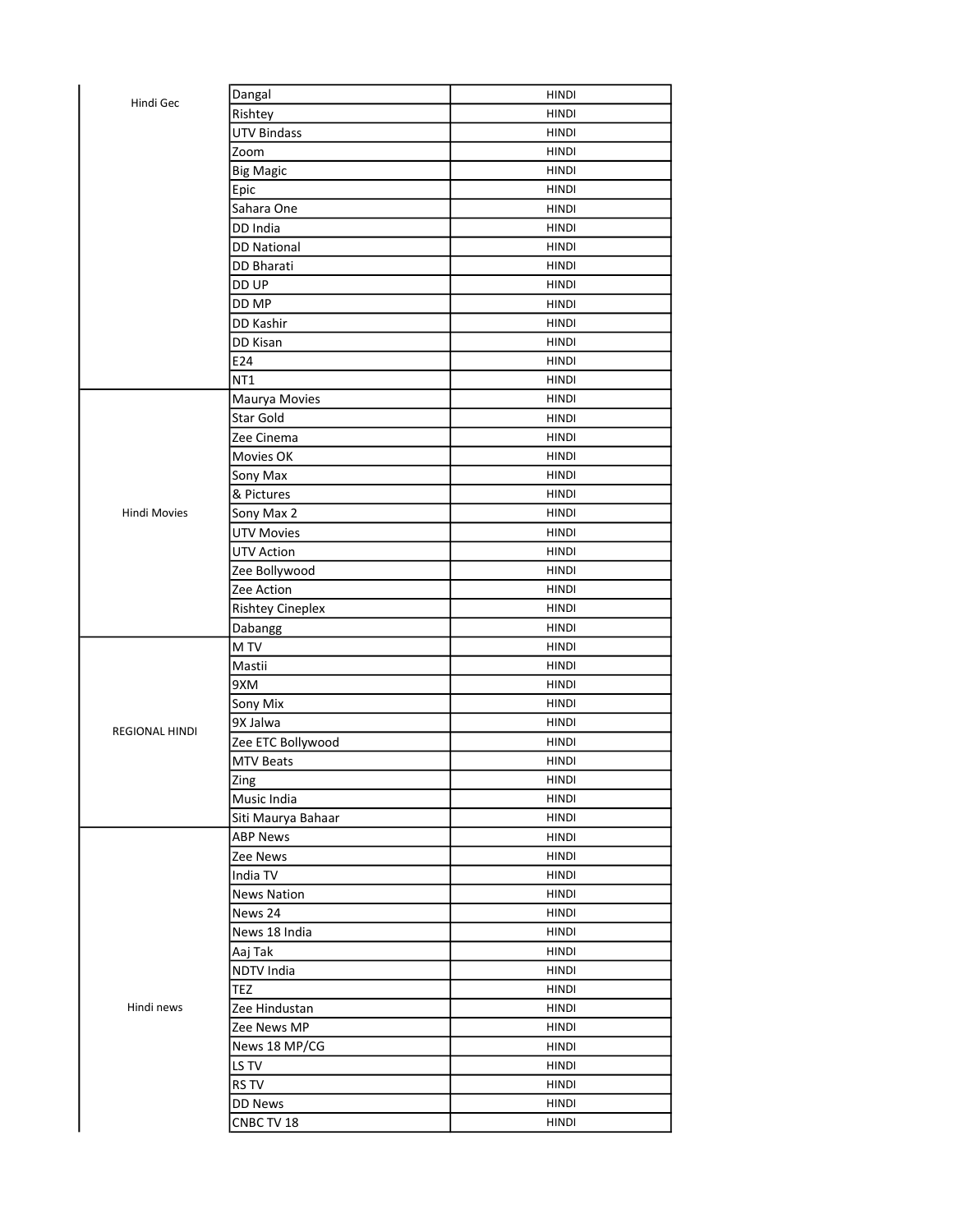|            | <b>NDTV Profit</b>   | <b>HINDI</b>      |
|------------|----------------------|-------------------|
|            | <b>CNBC Awaaz</b>    | <b>HINDI</b>      |
|            | Zee Business         | <b>HINDI</b>      |
|            | Suvarna              | KANNADA           |
| Kannada    | Zee Kannada          | <b>KANNADA</b>    |
|            | DD Chandana          | KANNADA           |
|            | Asianet              | MALAYALAM         |
|            | Asianet Plus         | MALAYALAM         |
|            | Surya TV             | MALAYALAM         |
| Malayalam  | <b>Asianet News</b>  | MALAYALAM         |
|            | Kairali TV           | MALAYALAM         |
|            | Middle East          | MALAYALAM         |
|            | DD Malayalam         | MALAYALAM         |
|            | Star Pravah          | <b>MARATHI</b>    |
|            | Zee Marathi          | MARATHI           |
|            | Zee Talkies          | MARATHI           |
|            | Colors Marathi       | <b>MARATHI</b>    |
| Marathi    |                      |                   |
|            | DD Sahyadri          | MARATHI           |
|            | News18 Lokmat        | MARATHI           |
|            | 9x Jhakaas           | MARATHI           |
|            | ABP Majha            | <b>MARATHI</b>    |
| Northeast  | DD North East        | <b>NORTH EAST</b> |
| Odia       | DD Odia              | <b>ODIA</b>       |
|            | Colors Odia          | <b>ODIA</b>       |
|            | PTC Punjabi          | <b>PUNJABI</b>    |
|            | DD Punjabi           | <b>PUNJABI</b>    |
|            | <b>PTC News</b>      | <b>PUNJABI</b>    |
| Punjabi    | 9X Tashan            | <b>PUNJABI</b>    |
|            | Time TV              | <b>PUNJABI</b>    |
|            | MH1 Music            | <b>PUNJABI</b>    |
|            | <b>Gulistan News</b> | <b>PUNJABI</b>    |
| Rajasthani | DD Rajasthan         | <b>HINDI</b>      |
|            | Zee Tamil            | <b>TAMIL</b>      |
|            | Star Vijay           | <b>TAMIL</b>      |
|            | Sun TV               | <b>TAMIL</b>      |
| Tamil      | Kalaignar TV         | TAMIL             |
|            | Sri Shankara         | <b>TAMIL</b>      |
|            | DD Podhigai          | <b>TAMIL</b>      |
|            | ETV AP               | <b>TAMIL</b>      |
|            | Gemini TV            | TELEGU            |
| Telugu     | Zee Telugu           | TELEGU            |
|            | <b>ETV Telugu</b>    | TELEGU            |
|            | DD Yadagiri          | TELEGU            |
|            | News 18 Urdu         | URDU              |
|            | Zee Salaam           | URDU              |
| Urdu       | DD Urdu              | URDU              |
|            | <b>Munsif News</b>   | URDU              |
|            | Iplus                | URDU              |
|            | Siti Maurya Bhakti   | <b>HINDI</b>      |
|            | Aastha               | <b>HINDI</b>      |
|            | Sanskar              | <b>HINDI</b>      |
|            | Aastha Bhajan        | <b>HINDI</b>      |
|            | Sadhana              | <b>HINDI</b>      |
|            | Katyayni             | <b>HINDI</b>      |
|            | Peace Of Mind        | <b>HINDI</b>      |
|            |                      |                   |